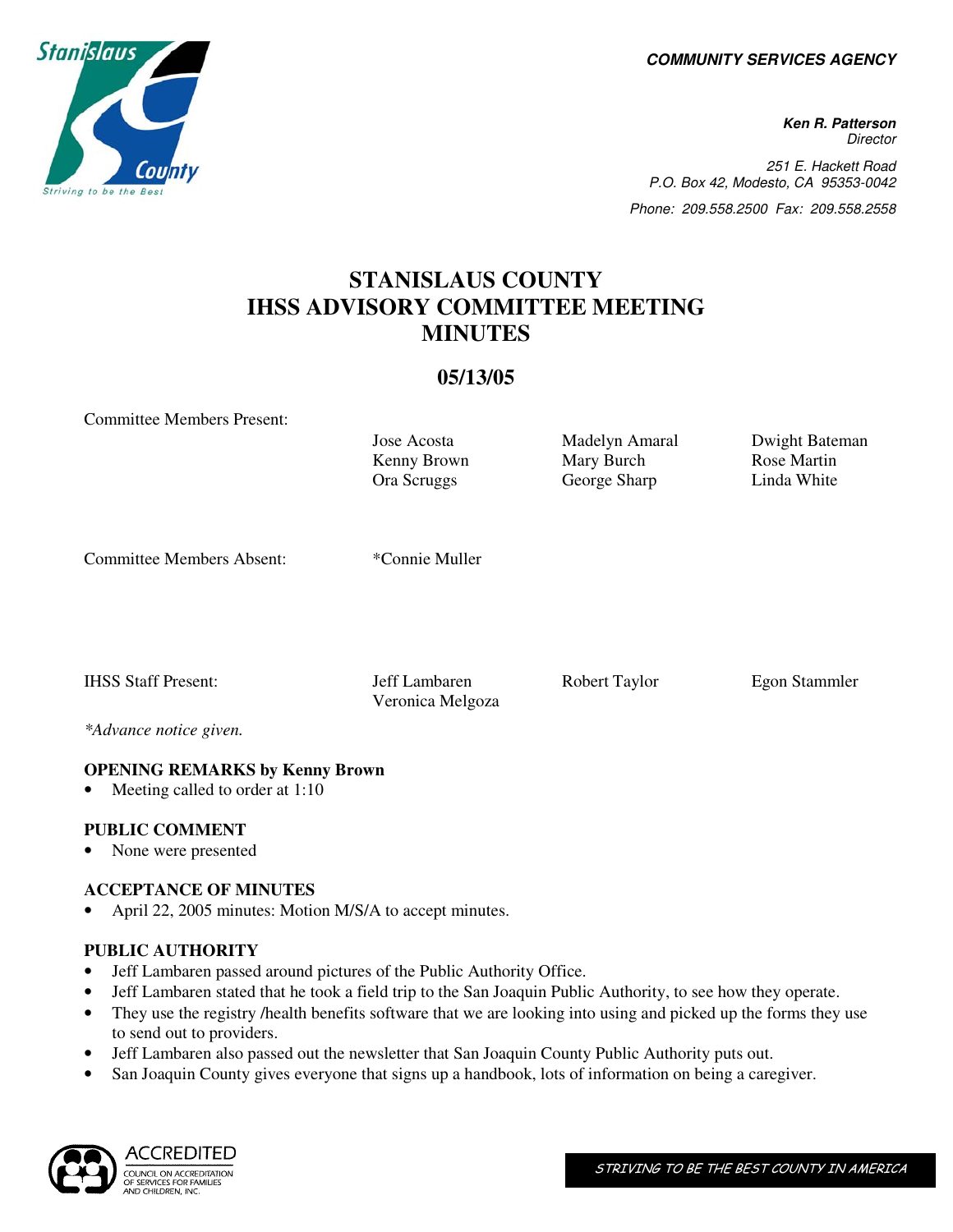- Jeff met with Center for Senior Employment, will remain with them through the rest of the calendar year while the Public Authority becomes operational. The beginning of the new calendar year the Public Authority plans to have the new provider registry program operational.
- We may continue with Senior Employment for their provider training, we are discussing that now.
- Jeff Lambaren passed out some Mission Statement and Vision Statements for the Public Authority. Everyone can pick the two they like best.
- Jeff also passed out a logo that we might choose to use for the Public Authority.
- Jeff Lambaren announced that he got approval for the committee members, their caregivers and clients to attend the upcoming IHSS conference in Sacramento.
- The trip will be paid for with Advisory Committee money
- Committee Members will make their own transportation arrangements. Members will be reimbursed for mileage in accordance with County travel policy.

#### **UNION UPDATE**

- Jeff Lambaren attended a meeting with UDW, they are getting a new director
- Labor management committee, improving training etc.
- MOU specified that the Union can have shop stewards and senior shop stewards, they have not acted on that yet.
- Jeff Lambaren passed out a flyer for Union members to get tickets for the Modesto Nuts baseball team

#### **LEGISLATIVE UPDATE**

- George Sharp announced that the bill "Money follows the person" they are starting to react on that now. They are going to start having committee meetings in DC.
- Jeff Lambaren announced that AB 1664 is related to elder & Dependent Adult Abuse, this would weaken legislation specifically, exempt financial institutions on reporting abuse. This is to say that abuse does not have to be reported.
- SB1018, Smithian-Elder and Dependent Abuse, this would require employees of certain financial institutions to be mandated reporters of financial abuse perpetrated against the elder and dependent adults.
- AB1653, supports the Governor's position to eliminate state participation for wages and benefits above the minimum wage.
- AB652, would allow individuals not otherwise eligible for IHSS to buy into the program, share of costs.

#### **SURVEY**

- Jeff Lambaren announced that we have about 100 provider surveys returned and about 60 from consumers.
- The end of May is when the surveys are due.
- We need to get 350 from providers and 350 for consumers; we will keep track to see if we need to send more surveys out.

#### **ANNUAL REPORT**

- Kenny Brown announced that he received Connie's article and is now writing Mary Burch's bio.
- Jeff Lambaren is working on his section for Public Authority

#### **INTER AGENCIES**

- Duplicating services, which County programs are being duplicated unnecessarily, committee will continue to look into this.
- •

#### **GENERAL UPDATE**

George Sharp announced that May 24<sup>th</sup> is Capitol Action Day. Drail is going to Sacramento. If you would like to go contact George by May  $17<sup>th</sup>$  or  $18<sup>th</sup>$ .

Adjourned @ 2:07 - Veronica Melgoza, Recorder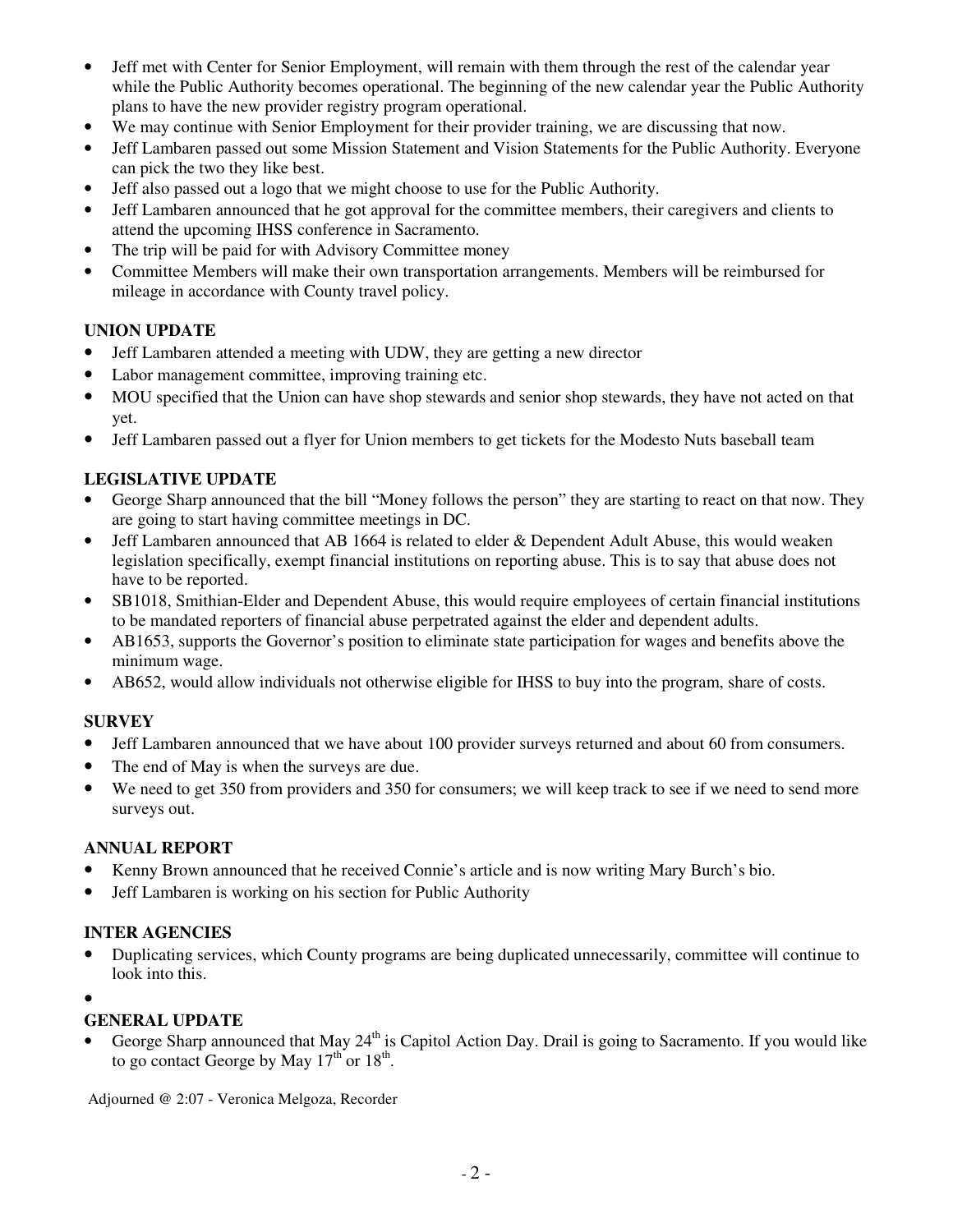Meeting adjourned @ 2:30 PM Veronica Melgoza, Recorder